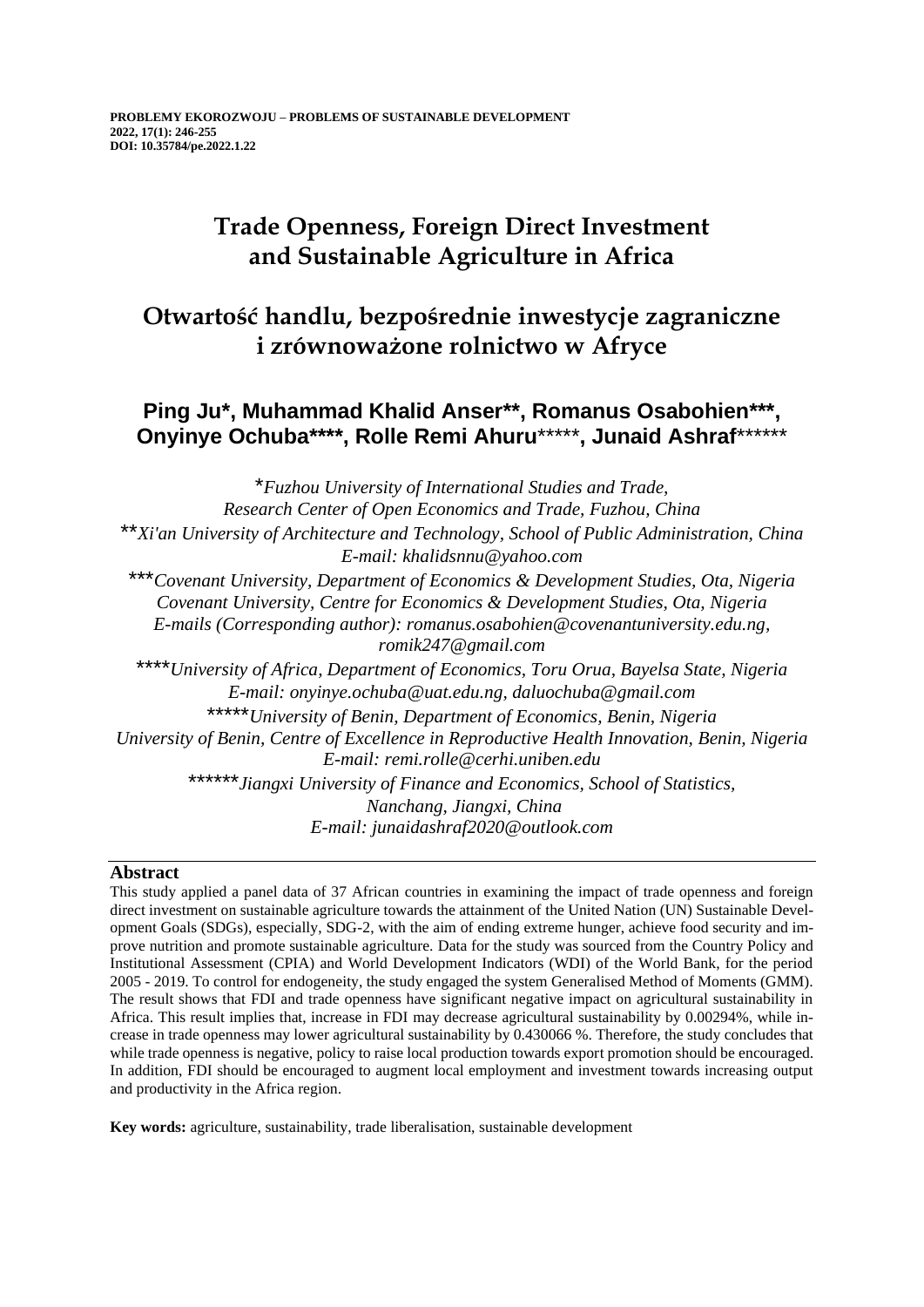## **Streszczenie**

W artykule wykorzystano dane panelowe z 37 krajów afrykańskich w badaniu wpływu otwartości handlu i bezpośrednich inwestycji zagranicznych na zrównoważone rolnictwo i osiągnięcie Celów zrównoważonego rozwoju ONZ, zwłaszcza SDG-2, który ma za zadanie wyeliminowanie skrajnego głodu, osiągniecie bezpieczeństwa żywnościowego oraz promowanie zrównoważonego rolnictwa. Dane do badania pochodzą z Country Policy and Institutional Assessment (CPIA) oraz World Development Indicators (WDI) Banku Światowego i obejmują lata 2005-2019. W celu kontroli endogeniczności w badaniu wykorzystano system Generalized Method of Moments (GMM). Wyniki pokazują, że Bezpośrednie Inwestycje Zagraniczne (FDI) i otwartość handlu mają znaczący negatywny wpływ na zrównoważony rozwój rolnictwa w Afryce. Wynik ten implikuje, że wzrost FDI może obniżyć zrównoważenie rolnictwa o 0,00294%, podczas gdy wzrost otwartości handlu może obniżyć zrównoważenie rolnictwa o 0,430066 %. Z tego wynika, że chociaż otwartość handlu jest negatywna, należy zachęcać do polityki zwiększania produkcji lokalnej w kierunku promocji eksportu. Ponadto należy zachęcać do FDI w celu zwiększenia lokalnego zatrudnienia i inwestycji w celu zwiększenia produkcji i produktywności w Afryce.

**Słowa kluczowe:** rolnictwo, zrównoważoność, liberalizacja handlu, rozwój zrównoważony

### **1. Introduction**

Developing countries, especially Africa, have over the years witnessed a continuous inflow of economic resources from developed economies (Osabohien et al., 2021a; Adegboye et al., 2020a; Asiedu, 2003). This inflow of economic goods can be referred to as Foreign Direct Investment (FDI). It is the decision of a government or an organisation to acquire a business inform of full ownership or part ownership of business concerns in countries other than their own (Adegboye et al., 2020b). This can assume the form of fresh set-up or acquiring existing ones. Investments such as this enables investors spread investment reach to enterprises outside their countries of origin (Asiedu, 2003a; Osabohien et al., 2020).

FDI is considered crucial to economic development as it is known to provide non-debt servicing foreign exchange, create employment, enhanced foreign relations, influence technology transfer, imitation, and licensing agreement and also enhance trade openness (Alfaro, 2006 ; Asiedu, 2013; Forster & Toth, 2015; Osabohien et al., 2020; Matthew et al., 2021). Factors such as higher level of openness, economies with better infrastructures, depreciated local currency among others, have been found to attract FDI, especially in Sub-Saharan Africa [SSA] (Jaiblai & Shenai, 2019; Eiji, 2017; Osabohien et al., 2020). Trade openness refers to condition of free flow of trade without hindrances, occasioned by tariffs and other official barriers to trade. It can equally assume the form of reduced tariff regime. Developing countries adopt trade liberalisation to foster economic expansion and development (Adegboye et al., 2020a). Africa and its sub-regions have risen to the urgent demand for all-inclusive development of the continent by rectifying couple of continental and regional economic, trade and developmental integrations. For instance, The African Continental Free Trade Area (AfCFTA) saddled with the responsibility of engendering regional cooperation within the continent to ensure that the primary sector which is the main stay of her economies are positioned to compete effectively in the global market. Also, the New Partner-

ship for African Development (NEPAD) was birthed to attract FDI into the continent to bridge annual resource gap of \$564b which is needed to achieve the eradication of abject poverty from Africa (Aderemi et al., 2021; Asiedu, 2003a). Virtually, all the regions of the continent have one form of Regional Economic Community (REC) or the other. The West African Sub region has the Economic Community of West African States (ECOWAS) as her own REC. ECOWAS was set up primarily to facilitate trade within the sub region by removing barriers to trade. FDI to the continent over the past 10 years has grown by 11% to US\$46b. However, the West African sub-region witnessed a decline of 15% to US\$9.6b, with Nigeria and Ghana topping the losers with 43% to US\$2b and 8% to US\$3b respectively (United Nations Conference on Trade and Development, 2019). This is irrespective of her richness in natural resources which has been spotted as one of the key influencers of FDI (Anyanwu & Nadege, 2015). The continent is a net exporter of primary produce which are products of mining and agriculture. Agriculture not only forms bulk of her stock in trade, but also provides employment, food security and poverty alliveation (Osabuohien & Efobi, 2011). To ensure that the region thrieves in agricltural trading, the ECOWAS Trade Liberalization Scheme (ETLS) and ECOWAS Regional Agricultural Program (ERAP) were established in 1990 and 1995 respectively. This is done with the intent to achieve among other things, Goal two of the Sustainable Development Goals, which aim to end hunger, achieve food security and improve nutrition and promote sustainable agriculture (Bamiro, 2018).

Consequent on the fact that scholars have over the years been delibrating on the healthiness or otherwise of trade openness and FDI in fostering agricultural performance in the West African subregion, they have however failed to align to a particular stand on this subject matter. This is not unconnected with variation in methodologies, variables, timeframe and other vital information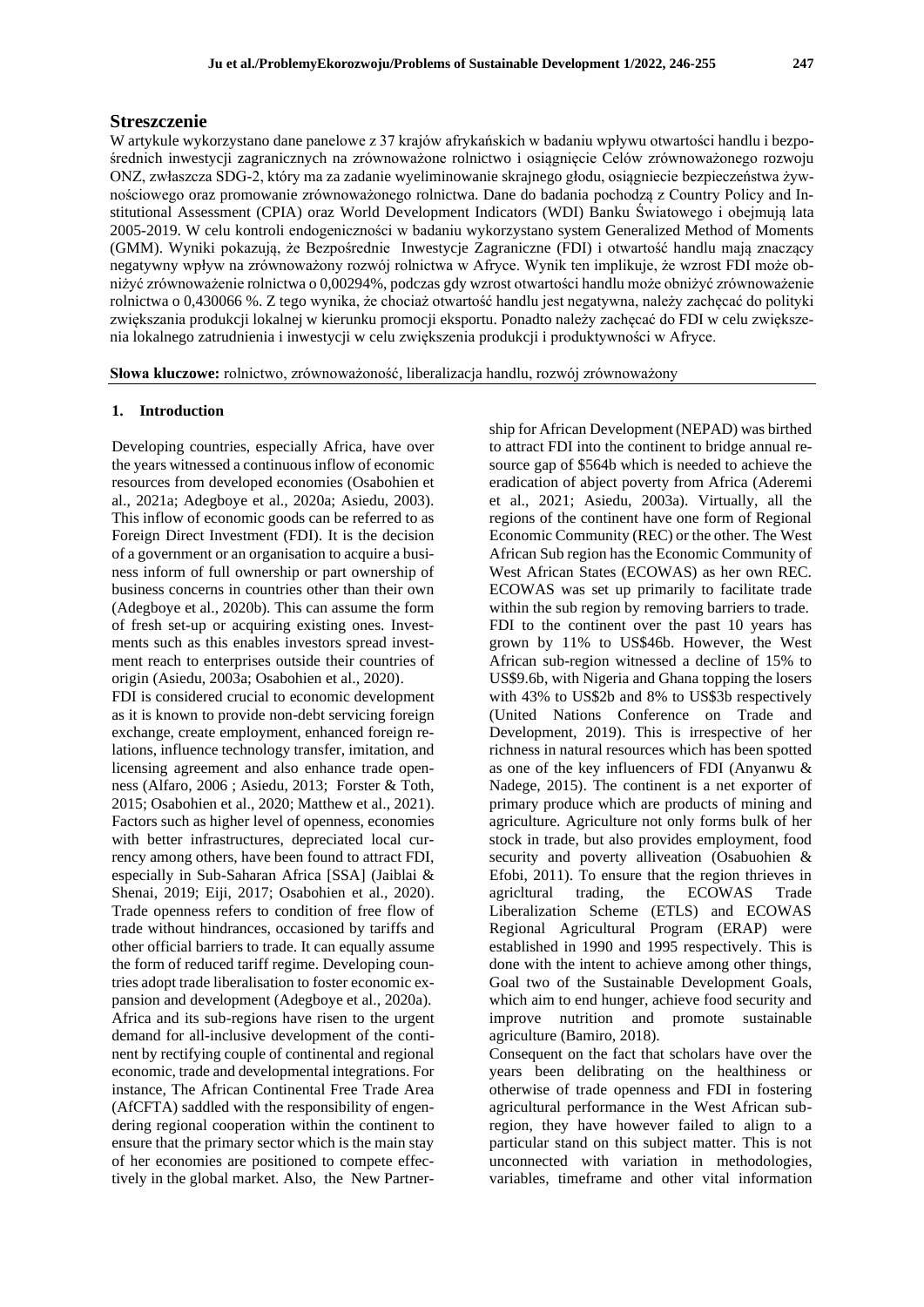used in such studies. Also, the side of the argument wether from the importing or exporting side, that is supply or demand side has also added to the differentials in study outcomes. Given the above background, this study contributes to the extant literature by examing the impact of trade openess and foreign direct investment on agricultural sector sustainability in African. The study adopt the panel data technique to explicate on this relationship for 37 countries in Africa, sourced from the Country Policy and Institutional Assessment (CPIA) and World Development Indicators (WDI) of the World Bank for the period 2005-2019. This study is divided into five sections. Following this introduction is literature review, Methodology,Presentation of findings and discussion, recommendations and conclusion in that order.

#### **2. Materials and Method**

In this section, the works most relevant to the study are briefly discussed and thereafter the data used for the analysis are described.

## *2.1. Literature Review*

Studies have been carried out to examine the direction of the impact of trade openness and FDI on agricultural performance in the ECOWAS region. However, concerns about the opportunities, and otherwise of trade openness which is mostly anchored on liberalisation of trade and FDI on agricultural sector performance is not peculiar to ECOWAS subregion. This is because; scholars have raised concerns for and against the duo. To provide a valid discuss, this study undergoes empirical review of the literature under the following subtitles.

## *2.2. Trade Openness and Agricultural Sector Sustainability*

Studies on the relationship between trade openness and agricultural sector performance have resulted in inclusive outcomes. For example, Sotamenou & Nehgwelah, (2018) De Silva, Malaga, & Johnson (2013); Potelwa, Lubinga, & Ntashangase (2016), Laiprakobsup (2014) supported the argument that trade openness positively impacts on agricultural sector performance.

Using annual data for a period of 35 years, Sotamenou & Nehgwelah (2018) applied the Fully Modified Ordinary Least Squares (FMOL) to examine the effect of trade openness on agricultural output in Cameroun. The result revealed among other things, that trade openness in Cameroun gave rise to free movement of agricultural products, thereby encouraging and increasing agricultural production. Similarly, in Ghana, Awunyo-Vitor & Sackey (2018) employing the Error Correction Mechanism (ECM), Granger Causality test on secondary data on Ghana's agricultural sector and economic growth,

found a proportional significant relationship between economic growth and FDI which was proxied for trade openness to agricultural sector. The study suggests flexible trade policies to attract more FDI. In another study, Potelwa, Lubinga, &Ntashangase (2016) studied factors that influence the growth of South Africa's agricultural export, and affirms that agricultural export enhancement positively impacts on economic performance. Applying Gravity Model for data on export growth between 2001 and 2014, the study confirms that trade agreement positively impacts on agricultural performance in South Africa. In Asia, De Silva, Malaga, & Johnson (2013) investigating the impact of trade liberalisation on agricultural performance in Sri Lanka, using data between 1960 - 2010, employing the OLS and Multiple regression method, found that trade openness leads to improvement in agricultural productivity in Sri Lanka. Also, that trade openness, interest rate, free trade agreements among other factors, are accountable for the growth in agricultural sector in Sri Linka. On the contrary, findings from Shobande (2019) indicates that trade openness has strong negative effect on the performance of agricultural export in selected West African Countries. Using OLS the Gravity Model on annual time-series data for periods between 1970 to 2016, the study posits that export side of agriculture is not favoured by trade openness. It suggests the adoption of common currency to mitigate the varying exchange rates in the region as well as aggressive agricultural extension and research on economic efficiency in the agricultural sub-sector to enhance performance. Djokoto (2013) found a negative relationship between trade openness and agricultural output in the short-run, while the long-run indicates that there is no relationship between the variables. This followed the study on the correlation between openness and agricultural performance in Ghana, using a 14-year data and adopting the ARDL method of analysis. On the strength of the findings, the study recommends selective FDI in the agricultural sector to reduce its negative impact.

Miljkovic & Shaik (2010), studied the impact of trade openness on the technical efficiency in U.S. agriculture and found that trade protectionism leads to decrease in agricultural import and so enhances technical efficiency in agriculture. The study strongly discourages trade openness in order to ensure sustained technical efficiency in agriculture for concerned countries. This they achieved using stochastic frontier analysis (SFA) with data from 1948 to 2006. However, a study by Nin Pratt, Diao, & Bahta (2009), applying dichotomy between exporting and importing nations on agricultural output confirms that there is no direct benefit for importing nations, whereas countries with effective comparative advantage in exporting agricultural produce stands to benefit immensely. This revelation was a product of partial equilibrium analysis of 193 agricultural firms in 14 countries of South Africa.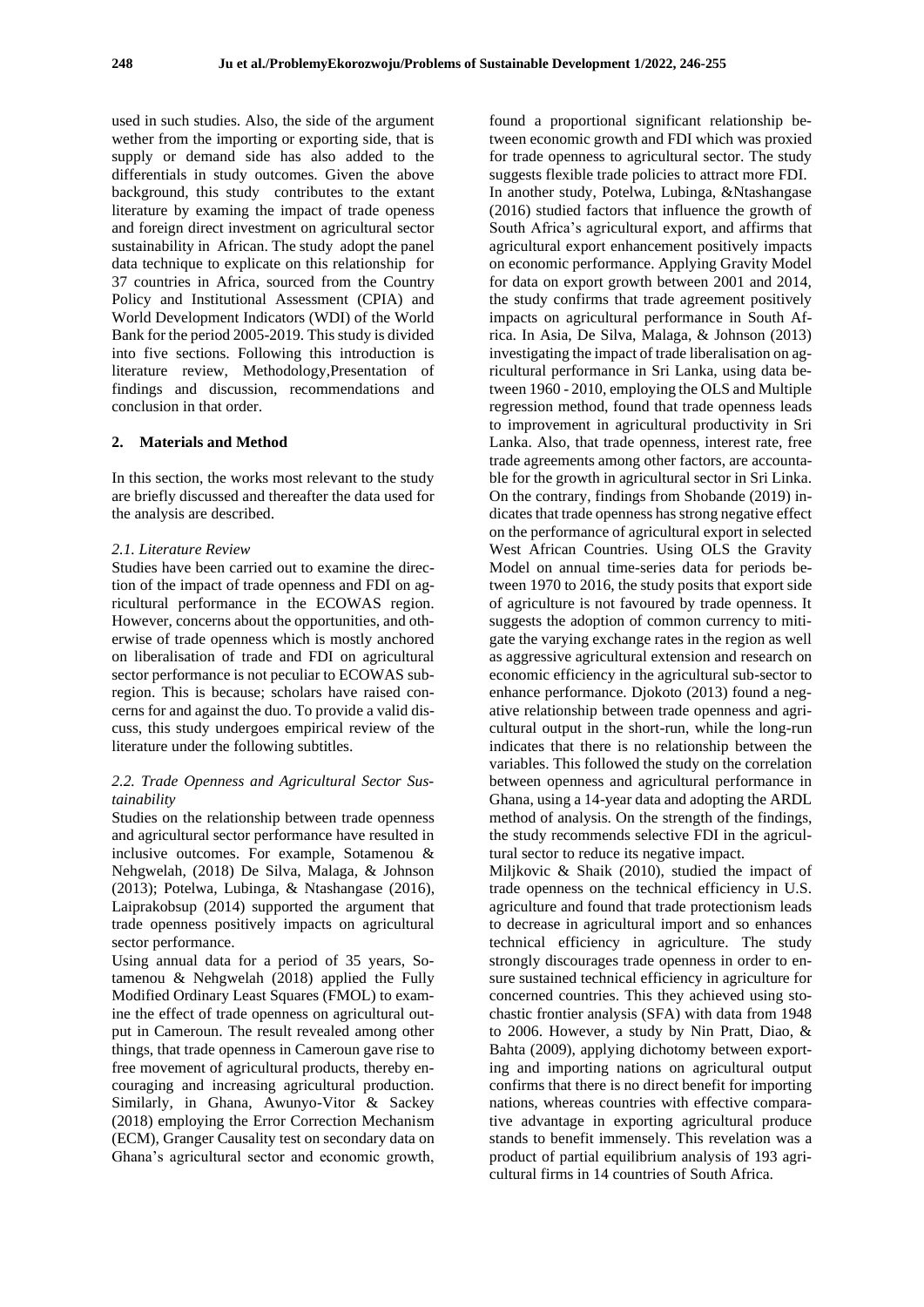Trade protectionism and barriers have been said to be necessary for the protection and encouragement of infant industries, especially, agro-based industries in Least Developed Countries (LDCs) (Matsuyama, 2019; Bond et al., 2012). This argument was favoured by observations by Shobande et al., (2018a), Beyene (2014) that agricultural sector performance in Africa especially, the West African sub-region has underperformed owing to trade openness amongest other factors such as poor funding, neglect, knowledge gap within the sector (Guei & Le Roux, 2019) submitted that these negative impacts are evident due to the failure of policy makers to study the terms of agreement before rectifying such agreements, stressing that selective trade bilateral agreements is key for the survival of the ECOWAS economies.

## *2.3. Foreign Direct Investment and Agricultural Sector Performance*

It has been argued that trade openness does not impact on FDI (Alfaro, 2006). On the other hand, Osabohien et al. (2020) pointed that trade openness impact on FDI and employment level in Africa. Alfaro (2006) and Olokoyo (2012) pointed that the reason why trade openness does not impact on FDI is owing to the fact that many other key economic considerations such as the viability of the institutions of state, corruption, government involvement in business either encourage or discourage FDI. The ECO-WAS subregion, and the agricultural sector has not been a favourable destination for FDI. This is because of security concerns and other factors earlier mentioned (Asiedu, 2013; Olokoyo, 2012; Posu, Soile, &Sangosanya, 2021)

However, studies have confirmed that despite obvious concerns, the impact of FDI when finally attracted outweighs that of trade liberalization (Forster & Toth, 2015). This is due to many benefits accruable from FDI which includes increased access to global market, employment creation (Osabohien et al., 2021), technology transfers, manpower training, bridging of income gap, rich source of non interest foreign exchange, access to improved technology and market, improved skill set for improved quality control, enhanced international relations amongst others (Glick & Hutchison, 2013; Asiedu, 2006; Alfaro, 2006). Nevertheless Krugman (1991) is of the view that the application of the principle of pareto optimality underscored these many benefits accruable from FDI.

In specific study by Oloyede (2014), employing time-series data spanning from 1981- 2012, using ADF test for stationarity and granger causality test confirms that FDI positively impacts agricultural performance both in the short run and long-run. The study maintained that for this to be sustained, an enabling environment has to be created by the political class. Edeh, Eze, & Ugwuanyi (2020) in a study of the impact of FDI on agricultural sector in Nigeria

established that there is a significant positive impact of FDI on agricultural sector. Having employed quarterly timeseries data for 37 years and using the tools of Autoregressive Distributed Lagged (ARDL) model, FMOLS and the Dynamic Ordinary Least Squares (DOLS), on the strength of their findings recommended the extension of the existing tax holidays for foreign investors from 3 to 6 years to attract more FDI in necessary.

Studying the effect of FDI on agricultural sector performance in Nigeria, using data from the Central Bank of Nigeria (CBN) for period 1986-2015, and applying Augmented Dickey Fuller (ADF), Johansen test and ECM, Akinwale, Adekunle, & Obagunwa (2018) found that FDI and bank credit had direct positive significant effect on agricultural performance in Nigeria. The study recommends adequate provision of infrastructure especially in the rural areas to encourage the flow of FDI. Also, Agba, Adewara, Nwanji, Yusuf, Adzor, & Abbah, (2018) examine the impact of FDI on agricultural performance in Nigeria, and found a positive, but insignificant effect of FDI on agricultural sector performance in the short-run and a significant positive effect during the long-run. The study suggests stabilisation of exchange and interest rate in order to attract foreign investors.

Investigating the impact of FDI on general economic growth (Mahmoud, 2015) using quarterly data from 1976 to 1995 which was evaluated using multiple regression model, OLS, unit root test and granger causality test found that a significant and positive relationship exists between FDI and economic growth. It advocates for policies to reduce government involvement in business and that will attract more FDI. This position has been confirmed by Gherghina, Simioneseu and Hudea (2019); Bleaney & Wakelin (2002); Abdul &Nazia (2020); Olayiwola, Osabuohien, Okodua, & Ola-David (2015).

In contrast, numerous studies have found negative effects of FDI on agricultural sector performance, as well as the general economic wellbeing of the country. Akinlo, (2004) examined the impact of FDI on economic growth in Nigeria using data spanning between 1970 – 2001 found that FDI has little or no impact on enhancing economic growth in Nigeria. Using ECM, it confirmed that FDI did not favour the extractive industry which agriculture is part of as much as it favoured the manufacturing industry. Rather labour force and human capital advancement positively impacted the extractive industry. It therefore suggests expansion of labour force and human capital development to ensure sustainable growth of the extractive industry. This position was revalidated in a recent study by Posu, Soile, & Sangosanya (2021) Foreign direct investment and Nigerian economic growth: A Sectoral Analysis. The study which aims at uncovering the individualised impact of FDI on various sectors of the country's economy employing time series data from 1970-2003 and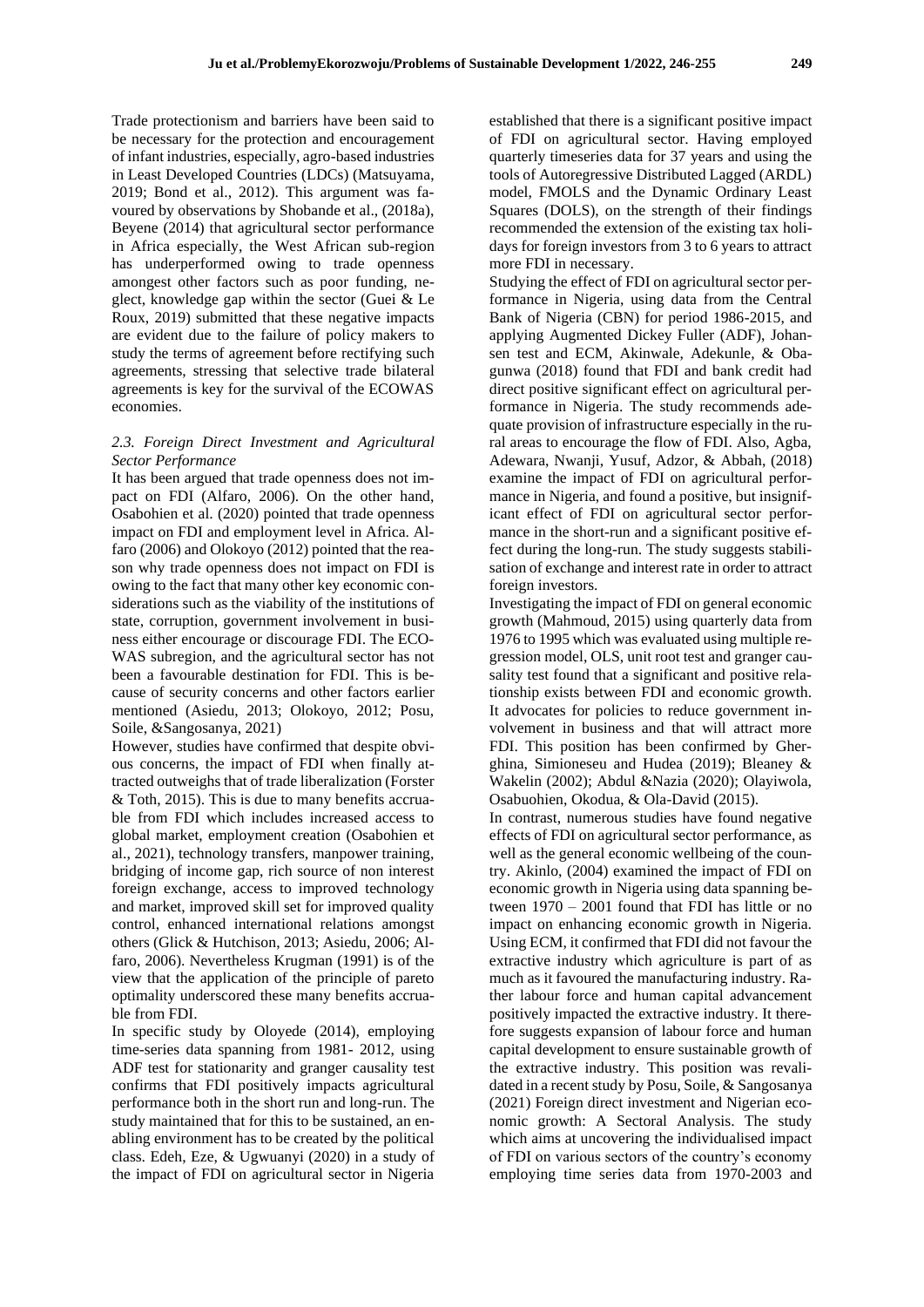adopting OLS method of analysis found that FDI flows was not significant in the agricultural sector as it was in other sectors such as mining, communication and transportation.

Iddrisu, Immurana, & Halidu (2015) in an empirical study of the impact of FDI on agricultural performance in Ghana carried out with data from 1980- 2013. The study applied the Johansen cointegration test, found that FDI impacted agriculture in Ghana negatively in the long run, while the short run saw positive impact. The study therefore recommended stabilisation of the local currency as well as Ghanaian authority harnessing trade relation to ensure that FDI flows into the country is not toxic. Convincingly, very many empirical works have studied the individual as well as joint impacts of trade liberalisation and FDI on agricultural performance and by extension economic outcomes of various economies. But no consensus has been reached as to the exact direction of the impacts of these variables or the magnitude of such impacts. These variations can be explained by the different dataset, methodology, time-frame and geographical consideration adopted for these studies. It is then the desire of this work to provide insight into the joint impact of foreign direct investment and trade openness on agricultural sector performance in West African sub-region, using the 2SLS regression.

*2.4. Model Specification and Estimation Techniques* The study employs three techniques to achieve its objectives. The methods are; The Pooled Ordinary Least Squares (Pooled OLS), the Fixed Effects and the systems Generalised Method of Moments (GMM). Hence, following the study by Anser et al., (2021), Osabohien et al., (2021a) and Nhamo and Mukonza, (2020), the Pooled OLS and fixed model can be expressed as (equation 3)

$$
lSA_{it} = b_0 + b_1 lFDI_{it} + b_2 lTOP_{it} + b_3 l\dot{x}_{it} + e_{it} \tag{1}
$$

Where, SA is sustainable agriculture (proxied by agriculture value added), with  $b_0$  as the constant term, FDI captures Foreign direct investment, TOP, measures trade openness,  $X'_{it}$  is a vector of control variables such arable land, social protection and gross fixed capital formation. Equation (1) is estimated using the Pooled OLS and fixed effect regression. Before deciding on the use of fixed effect, the Hausman test was conducted.

In Pooled OLS, the individually specific effects are not taken into consideration. This is as a result of a lot of basic assumptions like orthogonality of the white noise are violated. However, the Random effects resolve this issue by executing an individual specify intercept in the model, which is expected to be random, which may lead to exogeneity. This verified with the Hausman-Test.

The results from the Hausman test showed that the fixed effect is preferred to the random effect analysis. The Hausman test result for the benchmark regression is  $\chi$ 2=11.35 (p=0.0781), showing that the assumption that a model using random effects is preferable is clearly rejected. However, given the fact that the Pooled OLS and Fixed effect analysis may have some iota of endogeneity, the Generalised Method of Moments (GMM) is chosen. This is because, unlike the Pooled OLS and fixed effects, in the presence of endogeneity, it produces the best consistent estimates (Arellano & Bond, 1991; Wooldridge, 2010). Following literature such as Anser et al., (2021); Baltagi (2008), the GMM model is specified in equation (2)

 $\text{LSA}_{it} = b_0 + \theta \text{LSA}_{it-1} + b_1 \text{IFDI}_{it} + b_2 \text{ITOP}_{it} + b_3 \text{Ix}_{it} + e_{it}(2)$ 

Where,  $lSA_{it}$  measures agricultural sustainability for country  $i$  ( $i = 1, 2, ..., N$ ) at time  $t$  ( $t = 2, 3, ..., T$ ),  $b_0$ is the constant term,  $SA_{it-1}$  is the lagged dependent variable, with its coefficient  $\vartheta$ ,  $FDI_{it}$  is foreign direct investment with its coefficient,  $b_1$ ,  $1TOP_{it}$  is trade openness, with coefficient  $b_2$ ,  $\mathbf{X}^{\prime}$  is covariate of the independent variables with the coefficient  $b_3$  ( $b_3$  =  $1, 2, 3...N$ ). To handle the problem of endogeneity, the study applied the system GMM. The study treats the endogeneity problem by using a two-step system GMM for the estimation of dynamic unbalanced panel data. For the case with a strong endogeneity,

#### *2.5. Data Sources and Description of Variables*

The study engaged a panel data obtained from the World Development Indicators (WDI), and Country policy and Institutional Assessment (CPIA) for a period ranging from 2005 to 2018, with 37 African countries listed in International Development Association (IDA) of the World Bank.

The variables used for the analysis are; agricultural sustainability (measured by food agricultural value added), social protection (captured by overall social protection coverage), arable land (hectare), employment in agriculture (% of total employment); trade openness (% of the GDP); gross fixed capital formation (% of the GDP). The variables and their respective measurements are presented in Table 1.

## **3. Results and Discussion**

This section of the study presents the results obtained from the estimated model and discusses it. The analyses begin with the summary statistics of the variables, which is presented in the next section.

#### *3.1. Summary Statistics*

We examined the features of the variable through the descriptive analysis which shows the summary statistics of the variables and their measures. This subsection indicates the statistical analysis of the variables used in the study-SA, Arbland, SOP, Agric E,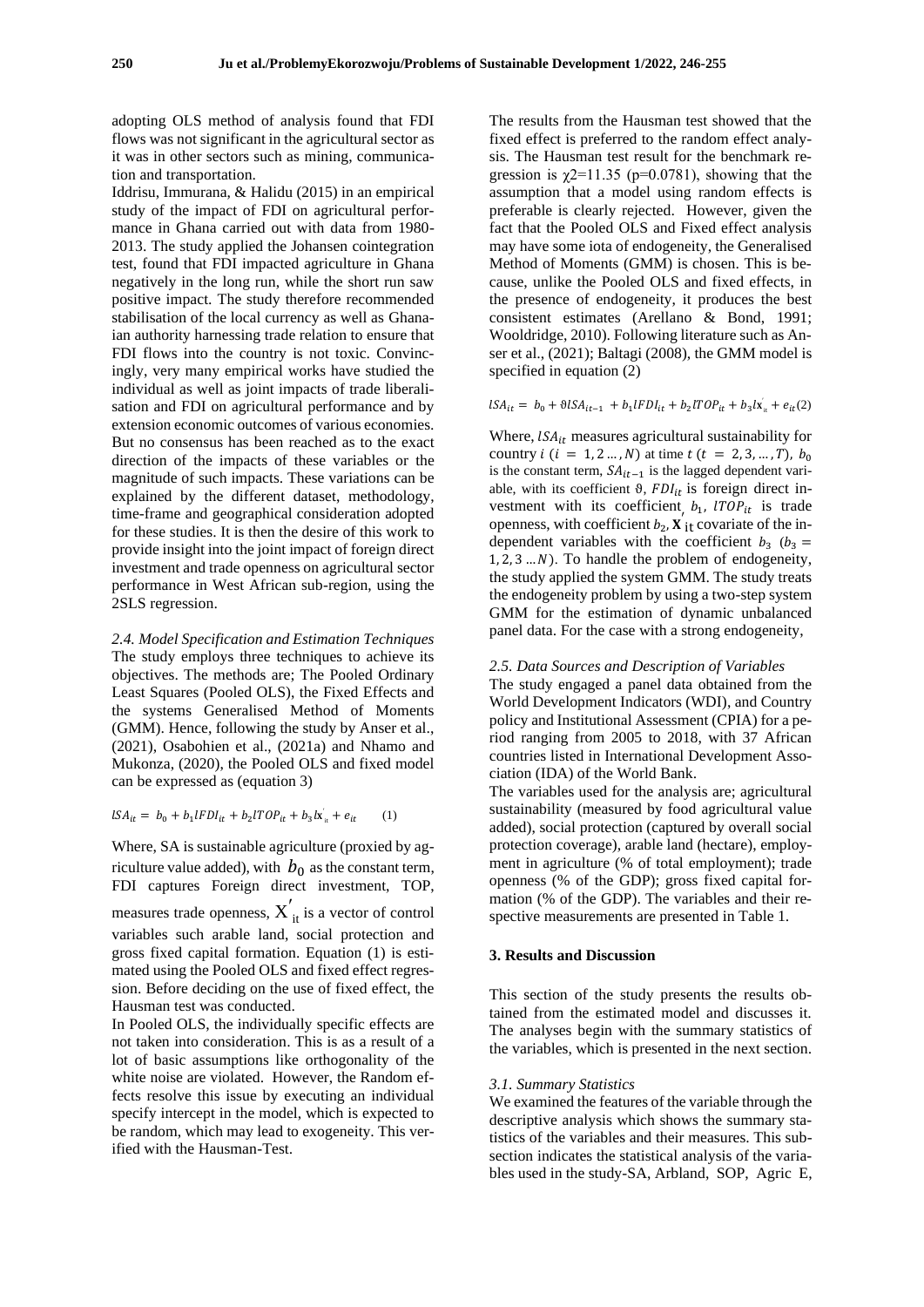| Svmbol     | <b>Variable Name</b>    | <b>Measurement</b>     |  |
|------------|-------------------------|------------------------|--|
| SΑ         | Sustainable Agriculture | Value added per worker |  |
| $\sqrt{2}$ |                         | CJ CIND<br>$\sqrt{2}$  |  |

Table 1. Variables, Measurement and Sources, source: Authors' compilation

| <b>Symbol</b> | Variable Name                 | <b>Measurement</b>                                          | <b>Source</b> | <b>Expectations</b> |
|---------------|-------------------------------|-------------------------------------------------------------|---------------|---------------------|
| <b>SA</b>     | Sustainable Agriculture       | Value added per worker                                      | <b>WD</b>     | Not.                |
|               |                               |                                                             |               | Applicable          |
| <b>GFCF</b>   | Gross fixed capital formation | It is essentially net investment (% of the GDP)             | <b>WDI</b>    | Positive            |
| <b>SOP</b>    | Social Protection             | policies for social coverage (scale: 1=low to<br>$6 = high$ | <b>CPIA</b>   | Positive            |
| Arbland       | Arable Land                   | Hectare                                                     | <b>WDI</b>    | Positive            |
| <b>FDI</b>    | Foreign direct investment     | Foreign direct investment, net inflows (% of the            | <b>WDI</b>    | Positive            |
|               |                               | GDP)                                                        |               |                     |
| <b>TOP</b>    | Trade openness                | Summation of export receipts and import expendi-            | <b>WDI</b>    | Positive            |
|               |                               | ture divided by gross domestic products                     |               |                     |
| Agric E       | Agricultural employment       | Employment in agriculture (% of total employ-               | <b>WDI</b>    | Positive            |
|               |                               | ment)                                                       |               |                     |

Note: CPIA means country policy and institutional assessment, FAO means Food and Agricultural Organisation and WDI means World Development Indicators.

Table 2. Descriptive statistics of the variables, source: Authors'

| Variables                     | Mean        | Std. Dev. | Min         | Max        |
|-------------------------------|-------------|-----------|-------------|------------|
| Sustainable Agriculture       | 1417.6      | 1284.22   | 196.08      | 5950.56    |
| Arable land (hectare)         | 5035188     | 6610136   | 1000        | $3.70e+07$ |
| <b>Social Protection</b>      | 3.221468    | .4830563  | 1.5         | 4.3        |
| Agricultural employment       | 55.47553    | 17.42301  | 10.6        | 90.3       |
| <b>Trade Openness</b>         | 69.54906    | 40.14656  | 16.66853    | 347.9965   |
| Foreign direct investment     | $-6.63e+08$ | 1.46e+09  | $-1.08e+10$ | $8.75e+09$ |
| Gross fixed capital formation | 22.26763    | 9.247498  | 2.0004      | 79.46179   |

## **Table 3. Correlation Matrix, source: Authors'**

| Variables   | SA        | Arbland   | <b>SOP</b> | AgricE    | <b>TOP</b> | <b>FDI</b> | <b>GFCF</b> |
|-------------|-----------|-----------|------------|-----------|------------|------------|-------------|
| SA          | 1.0000    |           |            |           |            |            |             |
| Arbland     | 0.3148    | 1.0000    |            |           |            |            |             |
| <b>SOP</b>  | $-0.0106$ | 0.0435    | 1.0000     |           |            |            |             |
| AgricE      | $-0.7129$ | 0.0523    | 0.0398     | 1.0000    |            |            |             |
| <b>TOP</b>  | $-0.1619$ | $-0.3989$ | $-0.1215$  | $-0.2896$ | 0000.1     |            |             |
| <b>FDI</b>  | $-0.2092$ | $-0.5609$ | $-0.1679$  | 0.0226    | 0.0573     | 1.0000     |             |
| <b>GFCF</b> | $-0.0168$ | 0.0046    | 0.2601     | $-0.2172$ | 0.4123     | $-0.137$   | 1.0000      |

TOP, FDI and GFCF. It also presents the mean value which is the sum of all values in the group data divided by the number of observations, median is the middle value of each variable in the data set, standard deviation is the square root of the variance; minimum value is the lowest number in the set of data; maximum value is the highest number in the set of data, and the range is the difference between the maximum and minimum values, as presented in Table 2.

Table 2 shows the summary statistics for each variable use in the analysis. Sustainable Agriculture has an average value of 1417.6, and its value ranged between 196.08 and 5950.56 during the study period (2000-2018). The result also showed that the dispersion of sustainable Agriculture around its mean value is 1284.22. The average value of arable land is 5035188 and its value ranged between 1000 and 3.70e+07. The average value of social protection is 3.221468 and it ranged between 1.5 and 4.3. The dispersion of social protection around its mean value is 6610136. The mean value of Agricultural employment is 55.47553, and it ranged between 10.6 and

90.3. The result showed that the dispersion of Agricultural employment is 0.4830563; this is an indication that the series is closely clustered around its mean value, Agricultural employment of the selected countries over the study period clustered around its mean values. The mean value for trade openness is 55.47553 which ranged between 10.6 and 90.3. The result also showed the dispersion of trade openness around its mean value was 17.42301. The average value of trade openness (TOP) during the years under review is 69.54906 and it ranges from 16.66853 and 347.9965. The result also showed the dispersion of trade openness around the mean values was 40.14656. Foreign Direct Investment (FDI) has an average value of -6.63e+08 and it ranged between -1.08e+10 and 8.75e+09. The results also showed the dispersion of foreign Direct Investment and its mean value was 1.46e+09. The average value of Gross Fixed Capital Formation (GFCF) during the study period was 22.26763, and it ranged between 2.0004 and 79.46179. The result also showed the dispersion of GFCF around its mean value as 9.247498.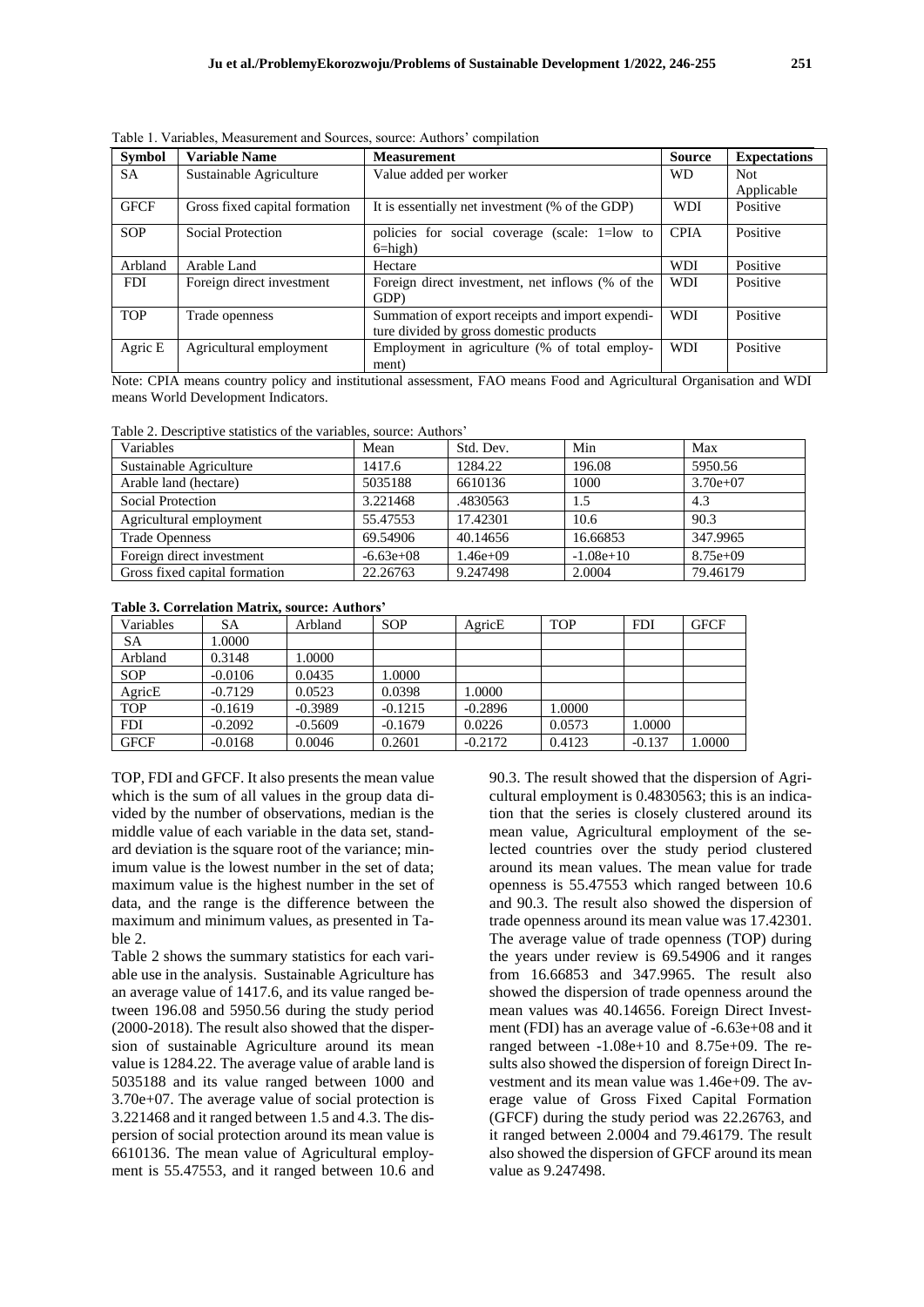| <b>Variable</b>             |                   | Dependent Variable: Ln SA    |                   |
|-----------------------------|-------------------|------------------------------|-------------------|
| <b>Independent Variable</b> | <b>Pooled OLS</b> | <b>Fixed Effect</b>          | <b>System GMM</b> |
| $Ln SA(-1)$                 |                   |                              | 0.3886*           |
|                             |                   |                              | (0.001)           |
| Ln Arbland                  | $-0.234**$        | $-0.1081$                    | $0.197*$          |
|                             | $(-0.049)$        | (0.523)                      | (0.000)           |
| Ln SOP                      | $-0.3182$         | $0.5128**$                   | 1.398*            |
|                             | (0.170)           | (0.039)                      | (0.000)           |
| Ln Agric E                  | $-0.138*$         | $-0.9418*$                   | $-1.08$           |
|                             | (0.000)           | (0.000)                      | (0.000)           |
| Ln TOP                      | $-0.3146**$       | $-0.2503*$                   | $-0.4307$         |
|                             | (0.003)           | (0.026)                      | (0.000)           |
| Ln FDI                      | $-0.0004$         | $-0.0004$                    | $-0.0029$         |
|                             | (0.801)           | (0.792)                      | 0.002             |
| Ln GFCF                     | $-0.0224$         | $-0.0455$                    | $0.2513*$         |
|                             | (0.627)           | (0.317)                      | (0.000)           |
| Constant                    | $14.111**$        | 12.781*                      | $5.357*$          |
|                             | (0.000)           | (0.000)                      | (0.000)           |
| R.sq.                       | 0.61              | 0.57                         |                   |
| Groups/Obs.                 | 27/144            | 27/144                       | 25/144            |
| Wald chi2(6)                | 103.58*           |                              |                   |
| F test                      | $103.58*$         | $9.05*$                      | $-2.78*$          |
|                             | (0.000)           | (0.000)                      |                   |
|                             |                   |                              | (0.005)           |
| AR(1)                       |                   | $\qquad \qquad \blacksquare$ | $-3.98*$          |
|                             |                   | $\overline{\phantom{a}}$     | (0.000)           |
| AR(2)                       |                   | $\overline{\phantom{a}}$     | (1.57)            |
|                             |                   | $\overline{\phantom{a}}$     | $(-0.115)$        |
| Hansen test                 |                   | $\overline{\phantom{a}}$     | 0.6               |
|                             |                   | $\overline{\phantom{a}}$     | $(-0.742)$        |

Table 4. Regression Results (Ln SA), source: Authors'

Note: The p-values are in the parentis ( ), \*, \*\*, and \*\*\*, means that the coefficient is significant at 1%, 5% and 10% level respectively

The results of the correlation matrix presented in Table 3 showed that there is a very little correlation among the variables in the model. According to Gujarati (2009), if the pairwise correlation between two variables exceeds 0.8, this indicates high level of multicollinearity. Hence, the overall results indicate absence of multicollinearity.

#### *3.2. Econometric Results*

The econometric result from random effects, pooled OLS and system GMM for the 31 Africa countries for the period (2005-2019) are shown in Table 4. The table contains the estimated parameter and the probability values obtained from the regression equation, in which sustainable Agriculture is the dependent variable. The system GMM proposed by Arellano and Bond's dynamic panel data estimator was used to investigate the impact of FDI and trade openness on sustainable Agriculture in Africa. The model is practically useful for linear functional relationship that is dynamic, in the case of missing data and simultaneity bias. Generally, GMM estimators are known to produce coefficients that are consistent and asymptotically normal. For robust discussion, we also estimated the traditional pooled estimator such as the random effects model and the pooled OLS. The exogenous variables employed comprise log of Arable land, log of SOP, Log of Agricultural

employment, log of trade openness, log of foreign direct investment and log of gross fixed capital formation. The statistics from the Hausman (1978) using a fixed effects instead of a random effects model. The Hausman test result for the regression is  $\gamma$ 2  $=17.25$  when p=0.0158, that is the assumption that a model using random effects is rejected.

The estimates obtained from the fixed effect model are presented in Table 4. From the results as presented in Table 4, if all things are made to be equal, sustainable Agriculture will be equal 12.781%. It shows that a 1% rise in SOP will cause agricultural development to rise by 0.5128%. Also, a 1% in Agricultural employment will result in 0.9418% increase in sustainable Agricultural. Similarly, a 1% rise in trade openness will cause agricultural development to decline by 0.2503%. The result also shows that a 1% rise in foreign direct investment will cause sustainable Agricultural to decline by 0.0004%. Furthermore, a 1% rise in gross fixed capital formation will result in 0.0455% decline in sustainable Agricultural.

The system GMM result is presented in Table 4. The diagnostic tests are impressive. The Hansen test accepts the null hypothesis of valid research instruments. Furthermore, the first-order autocorrelation tests accept the presence of autocorrelation, while the second rejected it. The one time-lagged depend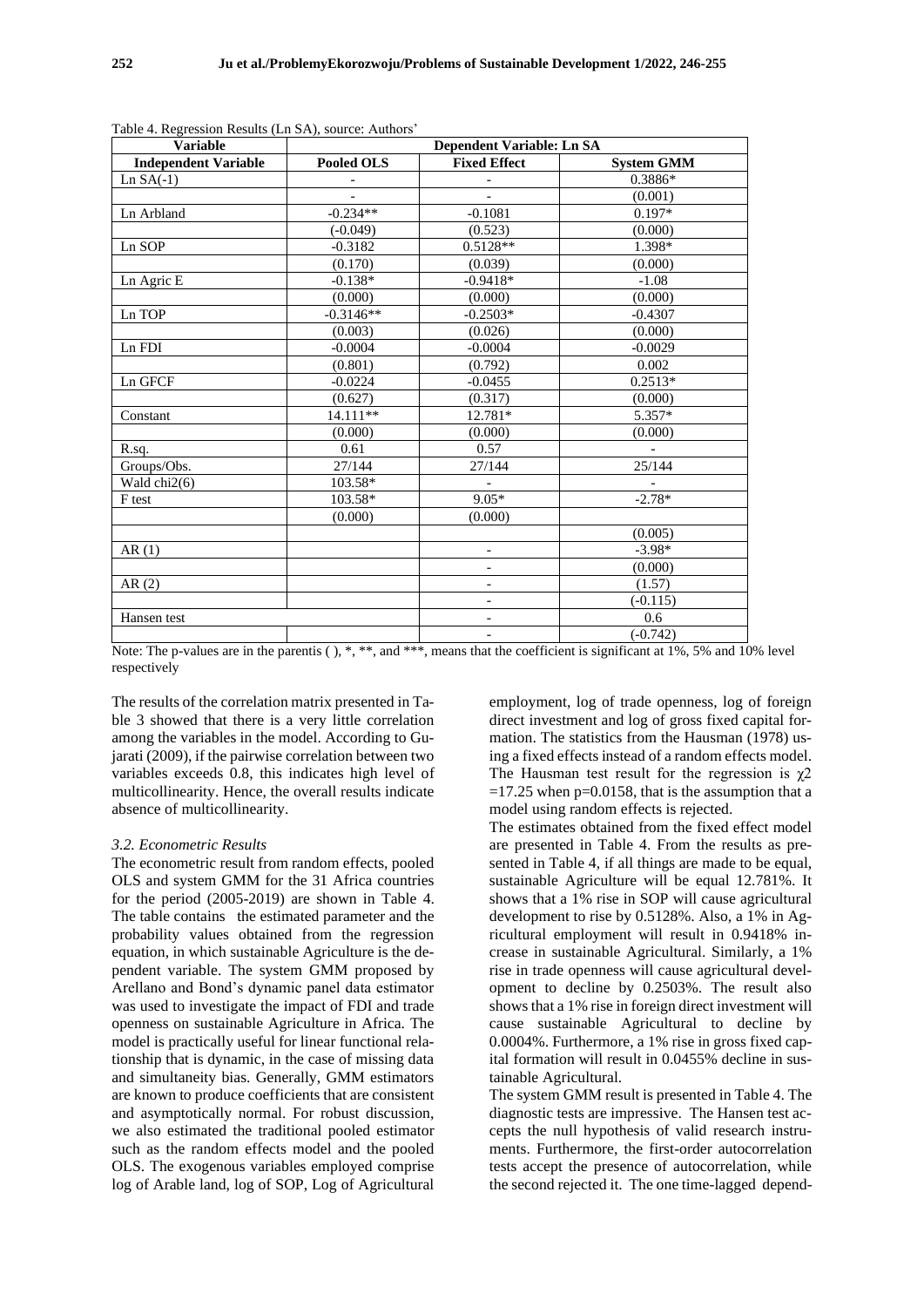ent is both positive and significant. This justifies the use of dynamic GMM in our analysis, and also indicates that sustainable Agriculture adjusts to changes in the explanatory variables with a gestation lag across the estimation structure.

The estimated parameters are presented in Table 4. The result showed that a 1% rise in foreign direct investment will cause sustainable Agriculture to decline 0.00294%. This implies that FDI has not positively influence sustainable Agriculture. Similarly, trade openness has negative impact on sustainable Agriculture. A 1% rise in trade openness will cause sustainable Agriculture to decline by 0.43066%. This finding is in conformity with the report made by Shobande (2019). This result is not surprising given that African is still a net importer of agricultural product and other non-Agricultural products. The result however contradicted the report made by Wamboye et al., (2016a, 2016b) in their study which advocated for free market and push strongly for the integration of Africa into the global financial system in order to attract foreign direct investment and achieve economic development.

The exogenous variables are also important in explaining the level of agricultural productivity among the 37 countries. Social protection has the potential to influence sustainable Agricultural; hence a 1% rise in social protection will cause agricultural development to rise by 1.3982%. Gross fixed capital formation has positive impact on sustainable Agricultural hence a 1% increase in gross fixed capital formation will cause agricultural development to increase by 0.2513%. Arable land has significant positive impact on sustainable Agricultural. For instance, a 1% rise in arable land will cause agricultural development to rise by 0.1970%. Finally, sustainable Agricultural has significant negative impact on sustainable Agricultural. For instance, a 1% rise in Agricultural employment will cause sustainable Agricultural to decline by 1.0804%.

### **4. Conclusions**

From the results of this study, it was found that foreign direct investment and trade openness have significant negative impact on sustainable Agriculture for countries of Africa for the period 2005-2019. This is contrary to experience in other developing countries in Asia, the likes of India, China, Iraq and Lebanon; where globalization by encouraging foreign direct investments positively influenced technology, infrastructural development enhance growth and improve living standard (Siddiqui, 2017). For the selected SSA countries, globalization may not have influence on sustainable Agriculture due to low absorption of low technology and infrastructure. The interaction between FDI and sustainable Agriculture on one hand, and sustainable Agricultural and trade openness on the other hand are negative, and hence

explanation for low rate of sustainable Agriculture for the selected countries in the Africa region.

The study recommends that, as globalization opportunities are being explored by countries of Africa, protective policies should be used to encourage inflow of foreign direct investments into the agricultural sector, and not only the extractive industry as it has been the case. This is evident from the negative interaction that exists between sustainable Agriculture and trade openness on one hand and with foreign direct investment on the other hand. The implementation of policies that will encourage foreign direct investment into the real sector and agricultural sector will invariably bring a turnaround in from the negative interactions. Foreign direct investments that transfer technology and skills to the agricultural sector should be encouraged. It is imperative to put in efforts to attract foreign direct investment into the region particularly this era where the COVID-19 pandemics have resulted in fall in domestic resources and affected most household income. It is only through foreign direct that the fall in domestic resources can be complemented.

#### **References**

- 1. ABDUL J., NAZIA B., 2020, Revisiting the link between trade openness and economic growth using Panel methods, *Research Square*: 1-21.
- 2. ABDULLAH R., ARIL V., 2014, *Determinants of international financial integration of GCC Market in emerging market and the global economy*, Academic Press, New York: 31.
- 3. ADEREMI T. A., OLANIPEKUN W. D., BAM-IDELE A. G., HASSAN, C. O., OSABOHIEN, R., & AZUH, D. E., 2021. Role of Agriculture in Poverty Reduction in Nigeria: An Implication for Sustainable Development Goals (SDGs), *African Journal of Business and Economic Research*, *2021*(si1), 267- 280.
- 4. AGBA D., ADEWARA S., NWANJI T., YUSUF, M., ADZOR K., ABBAH B.,2018, Does foreign direct investment impact Agricultural output in Nigeria? an error correction modelling approach, *Journal of Economics and Sustainable Development*, 9(4): 1- 11.
- 5. AKINLO A. E., 2004, Foreign direct investment and growth in Nigeria: an empirical investigation, *Journal of Policy Modelling*, 26(5): 627-639.
- 6. AKINWALE S., ADEKUNLE E., OBAGUNWA T., 2018, Foreign direct investment inflow and Agricultural Sector Productivity in Nigeria, *Journal of Economics and Finance*, 9(4): 12-19.
- 7. ALFARO L., 2006, How does foreign direct investment Promote economic growth? exploring the effects of financial markets on linkages, *NBER Working Paper*, No 12522.
- 8. ANOWOR O., UKWENI N., IKEME M., 2013, The Impact of trade liberalisation on Nigeria Agricultural Sector, *Journal of Economics and Sustainable Development*, 4(8):14-24.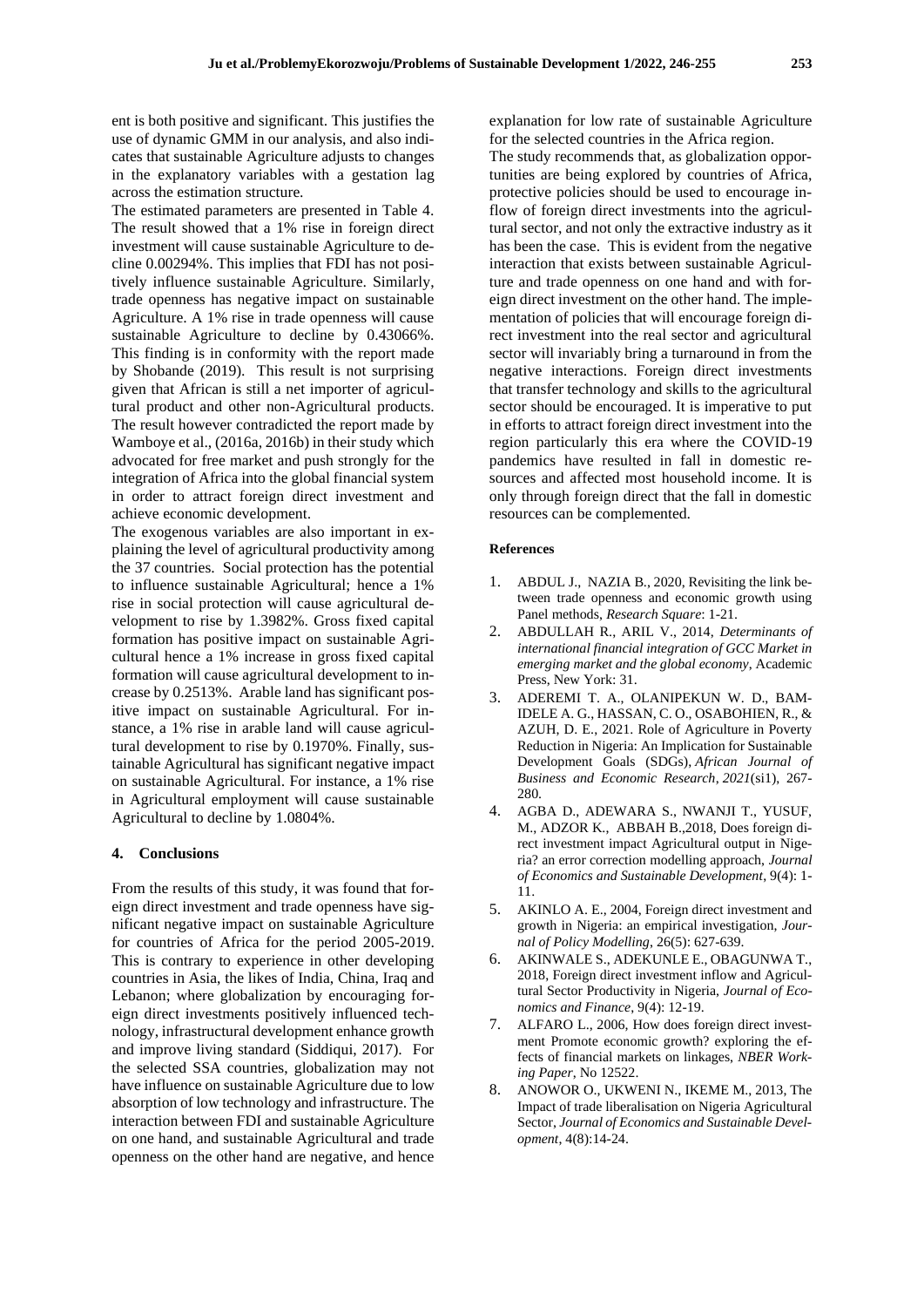- 9. ANYANWU J, NADEGE P., 2015,What are the drivers of Foreign direct Investment into West Africa? an empirical investigation, *African Development Review*, 27(3): 199-215.
- 10. ASIEDU E., 2003a*, Foreign direct investment in Africa: The role of government Policy, governance and Political instability,* Mimeo, Department of Economics, University of Kansas: 1-13.
- 11. ASIEDU E., 2006, Foreign direct investment in Africa; the role of natural resources, market size, government Policy, institution and political stability, *The World Economy,* 29(1): 63-77.
- 12. ASIEDU E., 2013,*Foreign direct investment, natural resources and institution,* Working Paper on international growth centre.
- 13. AWUNYO-VICTOR D., SACKEYR., 2018, Agricultural Sector Foreign Direct Investment and Economic Growth in Ghana, *Journal of Innovation and Enterprenuer*, 7(15): 67-82.
- 14. BAMIRO O.A., 2018, *Sustainable development goals and the Nigerian University System*, the first public lecture by Centre of Excellence in Reproductive Health Innovation, University of Benin delivered in August, 2018.
- 15. BEYENE H., 2014, Trade integration and revealed comparative advantages of sub-Saharan Africa and Latin America & Caribbean merchandise export*, International Trade Journal*, 28(5):411-441, DOI: 10.1080/08853908.2014.952851.
- 16. BLEANEY M., WAKELIN K., 2002, Efficiency, innovation and export, *Oxford Bulletin of Economics,*3-15, https://ssrn.com/abstract=312813.
- 17. BOND E., KAZUMICHI I., KAZUO N., 2012, The dynamic Heckscher-Ohlin Model: A diagrammatic Analysis, *International Journal of Economic Theory,* 8(2): 197-211,

DOI: 10.1111/j.17427363.2012.00186.x.

- 18. CHINODA T. 2020, The nexus between financial inclusion, trade and economic growth in Africa, *Transnational Corporation Review*, 12(3):266-275, DOI: 10.1080/19186444.20201742065.
- 19. DE SILVA N., MALAGA J., JOHNSON J., 2003, *Trade Liberalization effects on Agricultural Production Growth: The Case of Sri Lanka*, Selected Paper Presented at the Southern Agricultural Economic Association (SAEA) annual meeting, https://ageconsearch.umnedu>finalpaper.SAEA.
- 20. DJOKOTO J., 2003, Openness and Agricultural Performance in Ghana, *Journal of Science and Technology (Ghana)*, 33 (2):24-36, DOI: 10.4314/just.v33i2.3.
- 21. EDEH C., EZE C., UGWUANYI S., 2020, Impact of Foreign Direct Investment on the Agriculture Sector in Nigeria (1981-2017),*African Development Review*, 32(4): 551-564.
- 22. EIJI F., 2018, What Does trade openness measure?, Oxford Bulletin of Economics and Statistics, 81(4):868-888, DOI: 10.1111/obes.12275.
- 23. FORSTER M., TOTH I., 2015, Cross-Country evidence of the multiple causes of inequality changes in the OEDC Area, *Handbook of Income Distribution,* 2(2015):1729-1843,

DOI: 10.1016/B978-0-444-59429-7.00020-0.

- 24. GHERGHINA S., SIMIONESEUS L., HUDEA O,. 2019, Exploring foreign direct investment – economic growth nexus; empirical evidence from Central and Eastern European Countries, *Sustainability*, 11(19):1-33.
- 25. GLICK R., HUTCHISON M., 2013,*The evidence and impact of financial globalization*, Elsevier, New York.
- 26. 25. GUEI K, Le ROUX P., 2019, Trade openness and economic growth: evidence from the economic community of Western African States Region, *Journal of Economic and Financial Sciences*, 1(12): 1-9.
- 27. HASSINE N., ROBICAUD, V., DECALUWE B.,2010, Agricultural Trade Liberalization, Productivity gain and Poverty Alleviation: aGenerla Equilibrium Analysis,*CIRPEE Working Paper*, 10-22.
- 28. IDDRISU A., IMMURANA M., HALIDU B., 2015, The impact of foreign direct investment on the Performance of the Agricultural Sector in Ghana, *International Journal of Academic Research in Business and Social Sciences*, 5(7):240-259.
- 29. IMF, 1977, *World Economic Outlook*, International Monetary Fund, Washington.
- 30. JAIBLAI P, SHENAI V., 2019, The determinants of foreign direct investment in sub-Saharan Economies: A Study of data from 1990-2017*, International Journal of Financial Studies,* 7(3):1-28, 43.
- 31. KRUGMAN P., 1991. Increasing Return and Economic Growth, *The Journal of Political Economy,* 483-99.
- 32. LAIPRAKOBSUPT, 2014, Democracy, trade openness and Agricultural trade policy in Southeast Asian Countries, *Japanese Journal of Political Science,*15(3): 465-484, DOI: 10.S146810991400019x.
- 33. LAWAL A., NWANJI T., ASALEYE A., AHMED A, 2016, Economic growth, financial development and trade openness in Nigeria: An application of the ARDL Bound testing approach,*Cogent Economics Finance,*

DOI: 10.1080%2F23322039.2016.1258810.

- 34. MAHMOUD L., 2015, An investigation of the impact of FDI on economic growth: A Case Study of Mauritania, *International Journal of Economics and Management Science*, 4(2):1-5.
- 35. MATTHEW O. A., KAYODE F., OSABOHIEN R., URHIE E., FASINA F. F., FOLARIN, E. M., EDAFE, O. D., 2021,. Business Climate, Infrastructure and Institutions in Nigeria: Implication for Foreign Direct Investment. *African Journal of Business and Economic Research*, *2021*(si1), 303-321.
- 36. MATSUYAMA K., 2019, Engel's law in the global economy: demand-Induced Patterns of structural changes, structural changes, innovation and trade, *Econometrica*, 87(2): 497-528, DOI: 10.3982/ECTA13765.
- 37. MAZHIKEYEV A., EDWARD T., RIZOU M., 2015, Openness and Isolation: The Trade Performance of Former Soviet Central Asian Countries, *International Business Review,* 24(16):935- 947, DOI: 10.1016/j.ibusrev-2015.03.001.
- 38. MILJKOVIC D., SHAIK S., 2010, The Impact of Trade Openness on Technical Efficiency in U.S.Agriculture, *Journal of International Agricultural Trade and Development*, 7:1-13.